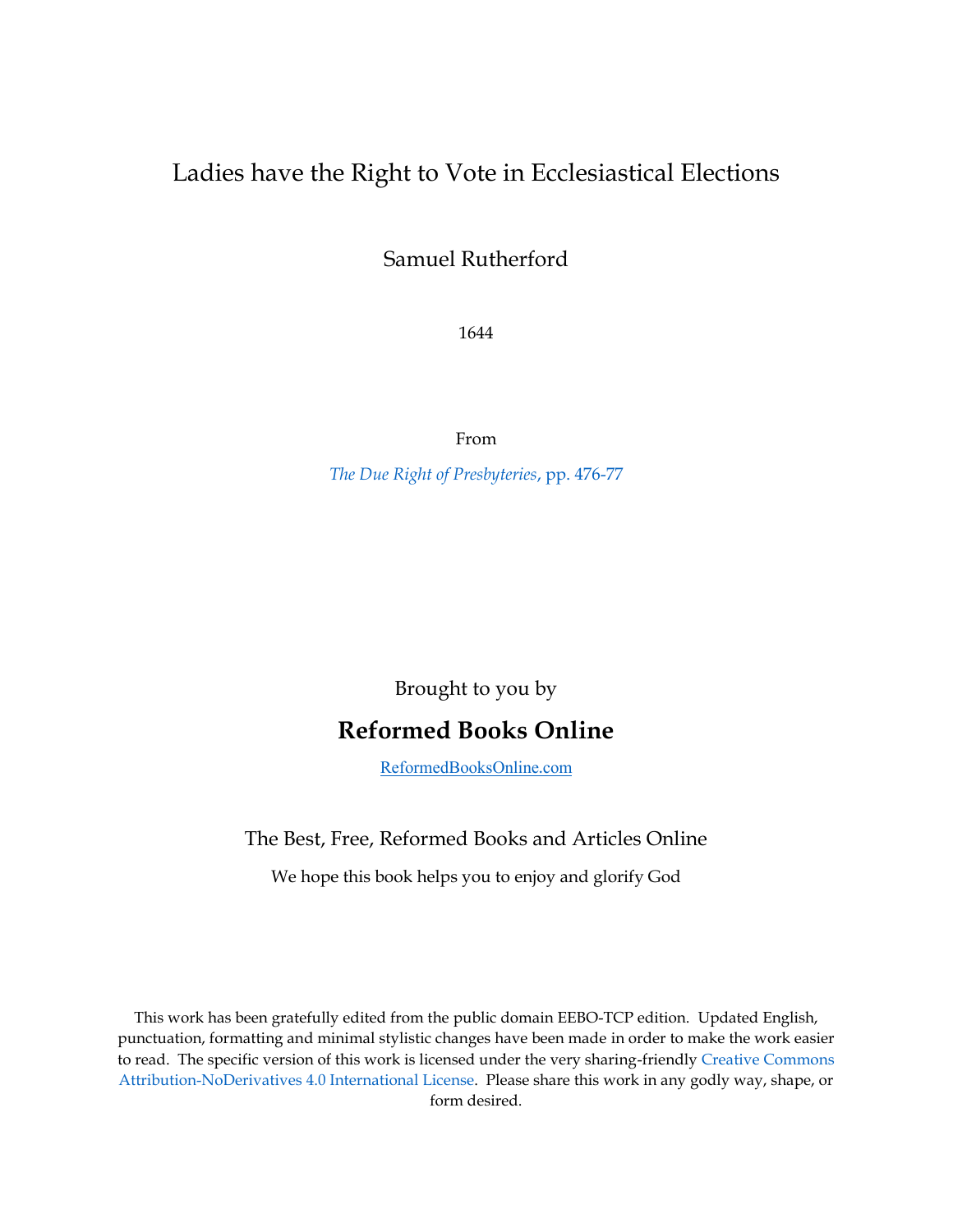## Introduction

#### Rev. Travis Fentiman<sup>1</sup>

Thomas M'Crie, the rightly renowned Scottish historian of the Covenanters, wrote, "It will not be pleaded, I suppose, that it was a practice for women to vote in the best times of the Church of Scotland."2 Below, Samuel Rutherford, the Westminster divine, defends the practice, during the best times of the Church of Scotland, <sup>3</sup> of ladies voting in ecclesiastical elections.

Rutherford argues in this excerpt for a page and a half against the New England Independents, Richard Mather (1596-1669) and William Thompson (1595-1666), whose practice it was to have head-of-household voting. Gillespie mentions the same regarding the Independents<sup>4</sup> and M'Crie gives plausible documentation that the largely Independent John Owen advocated similarly. 5

Rutherford gives three objections to the head-of-household voting of the Independents. The first is an *ad hominem argument*, on their own terms. The Independents' established the right and power of the congregation<sup>6</sup> to ordain their own officers on the principle that Paul in 1 Cor. 5 was speaking to, and giving the power of

 $\overline{\phantom{a}}$ 

<sup>&</sup>lt;sup>1</sup> Rev. Travis Fentiman is a Licentiate in the Free Church of Scotland (Continuing) and is the webmaster of ReformedBooksOnline.com.

<sup>2</sup> In his exemplary letter, 'On the Right of Females to Vote [in the Election of Ministers and Elders](https://archive.org/stream/miscellaneouswri00mcri#page/668/mode/2up)', *Miscellaneous Writings, Chiefly Historical* (Edinburgh, 1841), pp. 669-76

<sup>&</sup>lt;sup>3</sup> Rutherford and George Gillespie were the leading defenders of the ecclesiastical polity of the Church of Scotland during their time in the mid-1600's. Rutherford was self-consciously defending every point of his Scottish Church against opponents in his *Due Right of Presbyteries*. The fuller subtitle of the work is *Or, A Peaceable Plea for the Government of the Church of Scotland*. <sup>4</sup> *[Miscellaneous Questions](http://quod.lib.umich.edu/e/eebo/A42771.0001.001/1:5?rgn=div1;view=fulltext)*, Ch. 2, p. 24

<sup>5</sup> ['On the Right of](https://archive.org/stream/miscellaneouswri00mcri#page/674/mode/2up) Females to Vote', pp. 675

 $6$  As opposed to a presbytery, which the Independents denied the existence of.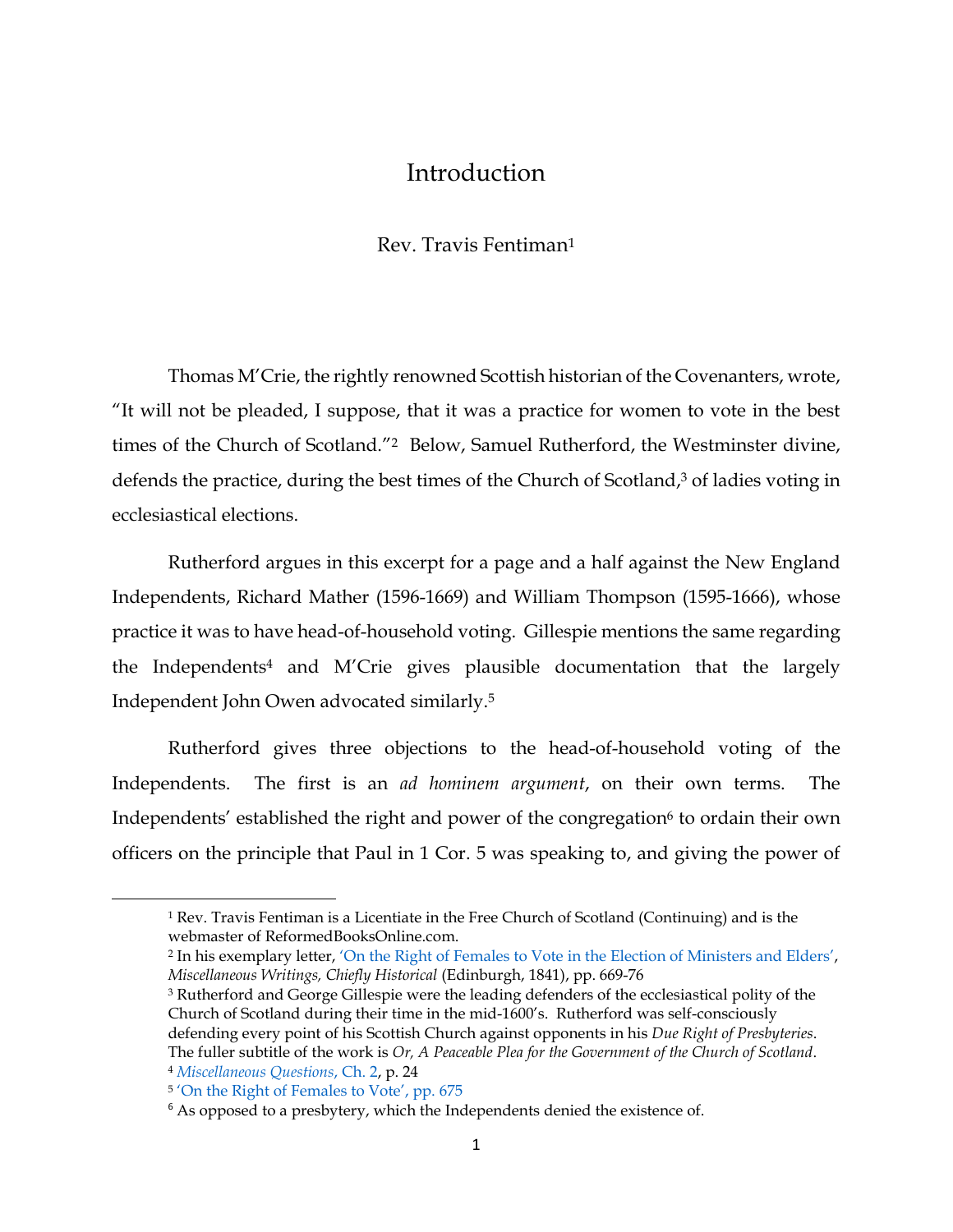excommunication (and hence, ordination) to, every person. If Paul was not speaking to every individual hearer (as ladies, according to the Independents, do not have the right to vote in elections), then the foundation of Independency is undermined. The third argument is similar. If the right to vote is a privilege and not a power (as the Independents state), then how can the congregation of itself confer the power of ruling upon their officers (this being a central tenet of Independency)?

Rutherford's second argument is the most important. He argues that the 'privilege' of voting belongs to the Body of Christ in common, to every member. As Christ died to purchase these privileges for his people, it cannot be denied to ladies, as 'there is neither male nor female… in Christ Jesus' (Gal. 3:28).

M'Crie, in his model letter of principle mixed with humility and charity, gives two main scriptural arguments against ladies voting in ecclesiastical elections: (1) from ladies being prohibited to speak in worship services (1 Cor. 14:34-35), and (2) from ladies not being allowed to exercise authority over men in the Church (1 Tim. 2:11-12). The application of these scriptures to voting, he says, are to be taken in conjunction with the larger teaching of 1 Cor. 11:3-16, regarding a lady's natural subordination to her husband, especially as it is expressed in the Church.

To M'Crie's first argument, it should be noted that ecclesiastical elections are not regularly worship services and are something in common with the ordinary elections of human society. Thus ladies voting outside of the worship service does not come directly under the ban of 1 Cor. 14:34-35.

To M'Crie's second argument, Rutherford denies that a lady voting is an exercise of ruling authority, and hence the voting of ladies does not come under the ban of 1 Tim. 2:11-12. Rutherford argues in *Due Right*[, ch. 8, sect. 8,](http://quod.lib.umich.edu/e/eebo/A57969.0001.001/1:6.8?rgn=div2;view=fulltext) pp. 201-2 forthe distinction between election and ordination (which the Independents did not recognize). While ordination (the conferring of office and power to make an officer) comes from the elders, election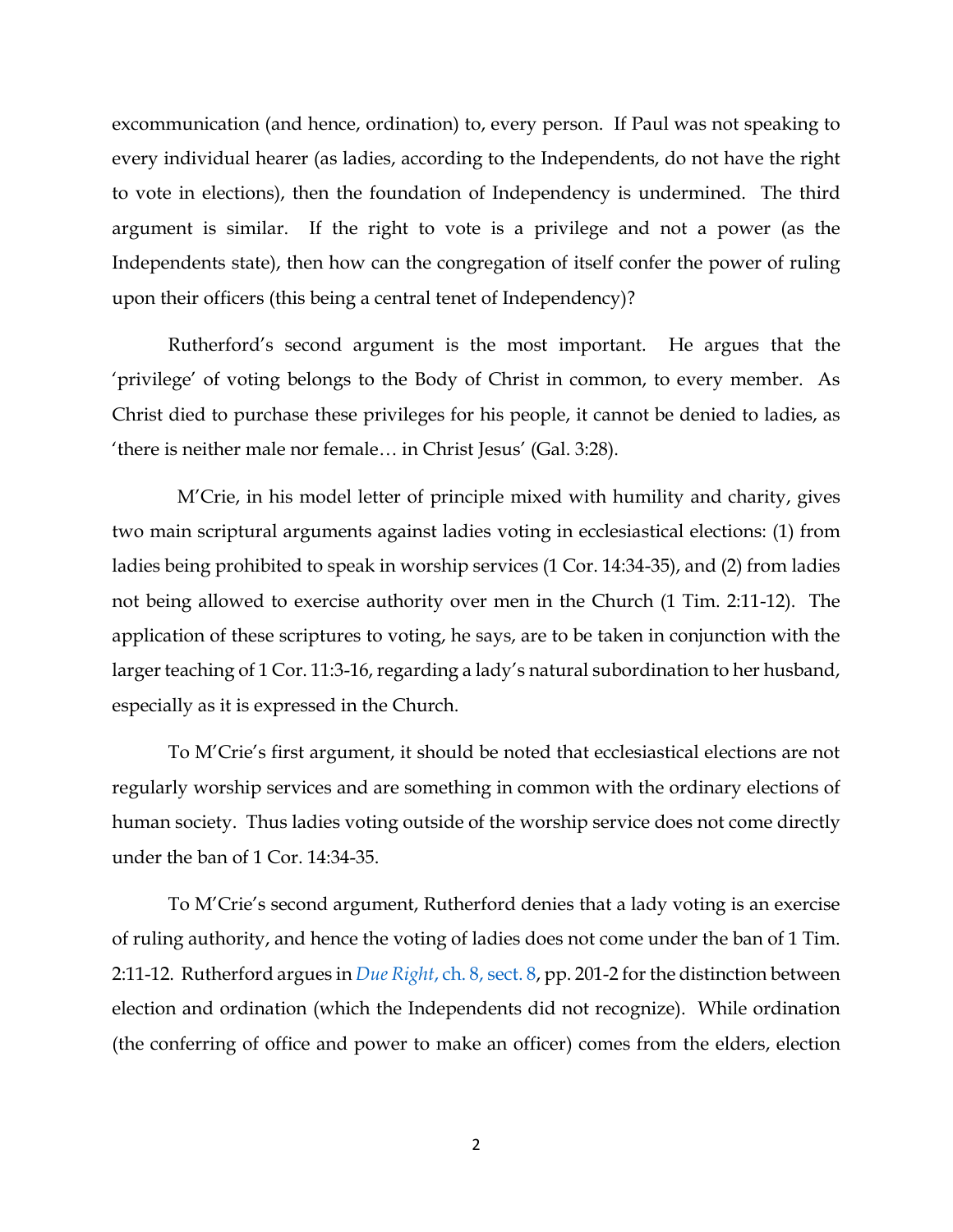(the choice of one's rulers) is common to the people.7 If all the people of God have the right of election, as Rutherford affirms, then ladies are able to vote for their rulers. Choosing one's rulers, by definition, is not an act of ruling. If it were an act of ruling, then the people of God would be self-ruled in this respect. Rutherford's presbyterianism denies the Independent principle of self-rule at every point.<sup>8</sup>

M'Crie says that the strength of his applications of 1 Cor. 14:34-35 and 1 Tim. 2:11- 12 to the issue of voting lies in 'the grounds and reasons… which are laid down in these places, and in 1 Cor. 11:3-16." Thus, numerous of these grounds and reasons do 'not solely rest on apostolic prohibition,' but are 'founded on nature.' M'Crie specifies some of these grounds as 'being under obedience', 'that the head of the woman is the man', and also, societal 'custom, which is in many cases the best expounder of those principles and feelings which are natural to man, and recognized by those who are unenlightened by divine revelation.' These principles of nature apply to and regulate the propriety of ladies voting in public ecclesiastical elections. Whatever legitimacy there may be in this, Rutherford does not ground the right of ladies to vote in nature, but in the superadded, God-given right revealed in the Word,<sup>9</sup> as ladies are members of the Body of Christ. If society, according to nature, did not allow ladies to vote in the civil sphere, it would appear that Rutherford would still argue that ladies have an unmediated right of election in the Church.

 $\overline{\phantom{a}}$ 

<sup>7</sup> Rutherford cites Acts 6:6; 14:23; 15:22; 1 Cor. 8:19 and 16:3.

<sup>8</sup> See *[A Peaceable and Temperate Plea for Paul](https://archive.org/stream/peapera00ruth#page/194/mode/2up)'s Presbytery in Scotland* (1642), chapter 13, argument 4, [p. 194 ff.](https://archive.org/stream/peapera00ruth#page/194/mode/2up) for one example of many of this.

<sup>9</sup> See *Due Right*[, chapter 8, section 8,](http://quod.lib.umich.edu/e/eebo/A57969.0001.001/1:6.8?rgn=div2;view=fulltext) pp. 201-2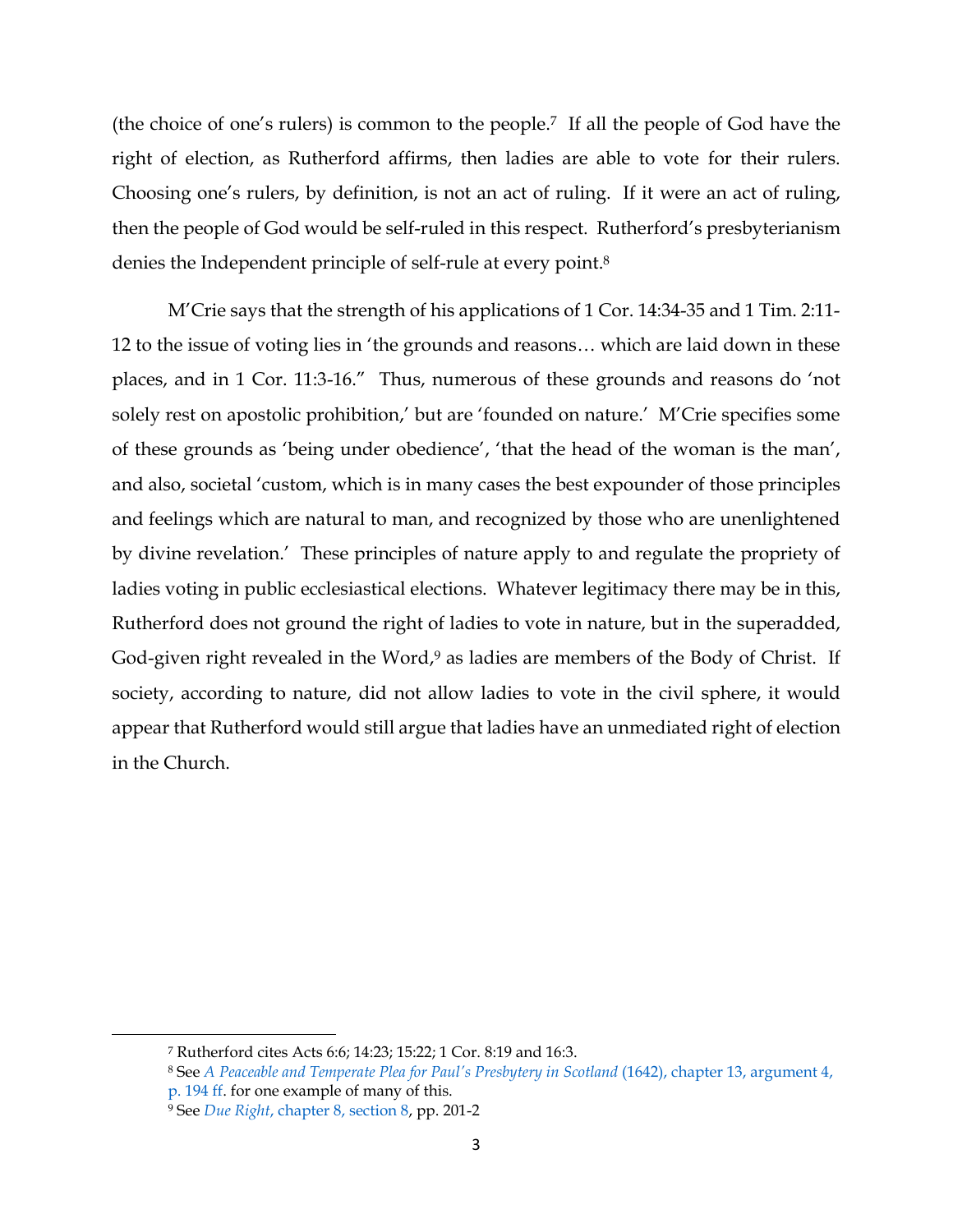# *The Due Right of Presbyteries*

pp. 476-77

---

Mr. Mather and Mr. Thompson [assert]:

"Governing power is only in the elders, 1 Cor. 12:28; Rom. 12:8; Heb. 13:17. The people have no power, but rather a liberty or privilege, which, when it is exercised about ordination, deposition or excommunication, it is of the whole community (or, in general), but not of all and every member in particular. Women for their sex, children for lack of discretion, are debarred."<sup>10</sup>

[Rutherford's] Answer:

 $\overline{a}$ 

1. If there be no governing power in women, nor any act at all in excommunication, you lose many arguments that you bring [from] 1 Cor*.* 5<sup>11</sup> to prove that all had a hand in excommunication, because:

<sup>10</sup> Richard Mather and William Thompson, *A Modest* and Brotherly *[Answer to Mr. Charles Herle](http://quod.lib.umich.edu/e/eebo/A88947.0001.001/1:3.1?c=eebo;c=eebo2;g=eebogroup;rgn=div2;view=fulltext;xc=1;rgn1=title;q1=herle)'s [Book Against the Independency of Churches](http://quod.lib.umich.edu/e/eebo/A88947.0001.001/1:3.1?c=eebo;c=eebo2;g=eebogroup;rgn=div2;view=fulltext;xc=1;rgn1=title;q1=herle)* (London, 1644), ch. 1, pp. 8-9 [Thomas Herle (1598- 1659), to whom Mather and Thompson are writing against, was a leading English presbyterian and moderator of the Westminster Assembly. His book against Independency was published the year before in 1643. Rutherford is answering Mather and Thompson in the same year their book was written.]

<sup>11</sup> [1 Cor. 5:4-5, "In the name of our Lord Jesus Christ, when ye are gathered together, and my spirit, with the power of our Lord Jesus Christ, to deliver such an one unto Satan for the destruction of the flesh, that the spirit may be saved in the Day of the Lord Jesus."]